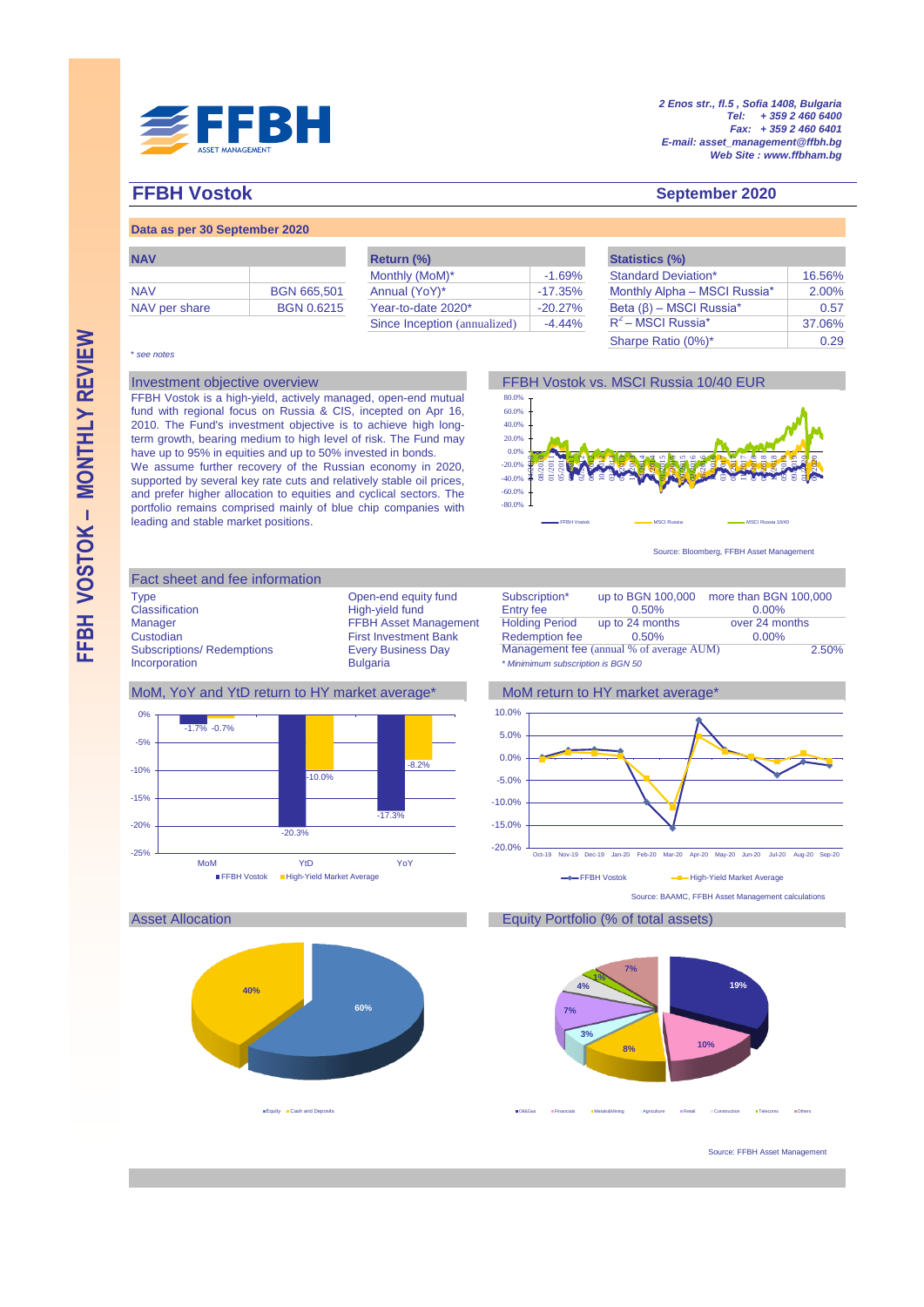

# **FIB Avangard September 2020**

# **Data as per 30 September 2020**

| <b>NAV</b>    |                   |
|---------------|-------------------|
| <b>NAV</b>    | BGN 1,030,680     |
| NAV per share | <b>BGN 0.4254</b> |

| <b>NAV</b>    |                   | Return (%)                   |            | <b>Statistics (%)</b>       |  |
|---------------|-------------------|------------------------------|------------|-----------------------------|--|
|               |                   | Monthly (MoM)*               | 1.09%      | <b>Standard Deviation*</b>  |  |
| <b>NAV</b>    | BGN 1,030,680     | Annual (YoY)*                | $-24.88\%$ | Monthly Alpha - MSCI ACWI   |  |
| NAV per share | <b>BGN 0.4254</b> | Year-to-date 2020*           | $-25.25%$  | Beta $(\beta)$ – MSCI ACWI* |  |
|               |                   | Since Inception (annualized) | $-6.43%$   | $R^2$ – MSCI ACWI*          |  |
|               |                   |                              |            |                             |  |

-50.0%  $0.0^{(1)}$ 50.0% 100.0% 150.0% 200.0%

01/2010 05/2010 09/2010 01/2011 06/2011 10/2011 02/2012 07/2012 11/201 04/2013 08/2013 12/2013 05/2014 09/2014 02/2015 06/2015 10/2015 03/2016  $\overline{5}$  $201$  $\bar{\varepsilon}$  $\overline{8}$ 12/2017 05/2018 09/2018  $\Xi$ 06/2019 10/2019 02/2020 07/2020

|           | <b>Statistics (%)</b>       |         |
|-----------|-----------------------------|---------|
| 1.09%     | <b>Standard Deviation*</b>  | 11.76%  |
| $-24.88%$ | Monthly Alpha - MSCI ACWI*  | 2.63%   |
| $-25.25%$ | Beta $(\beta)$ – MSCI ACWI* | 0.46    |
| $-6.43%$  | $R^2$ – MSCI ACWI*          | 47.12%  |
|           | Sharpe Ratio (0%)*          | $-0.21$ |

### \* *see notes*

# Investment strategy **FIB Avangard vs. MSCI ACWI FIB Avangard vs. MSCI ACWI**

FIB Avangard is a high-yield, actively managed, mutual fund, incepted on Nov 11, 2007, whose investment objective is to achieve high longterm growth, bearing medium to high level of risk. Its portfolio is allocated into global equity with regional focus on Bulgaria. Tactically, most of its funds might be invested in capital markets outside Bulgaria that are expected to be among top performing world regions.

FIB Avangard's investment strategy for 2020 includes allocation to export-oriented, financially stable and dividend-paying Bulgarian companies and allocation to developed markets blue chips based on favourable macroeconomic conditions and attractive valuations. We will increase exposure to companies with competitive positions in disruptive industries. The overall risk of the portfolio will be mitigated through sector and company diversification.

## Fact sheet and fee information

**32%**

**7%**

**9%**

Cash and cash equiv. **Demestic equity Developed markets equity** Developed markets equity

FSC Classification **Entry fee High-yield fund** Entry fee Custodian First Investment Bank Redemption fee<br>
Subscriptions/Redemptions Every Business Day Management fee

**51%**



FIB Avangard **BGTR30 BGTR30 BGTR30 BGTR30 BGTR30** 

Management fee (annual % of average AUM) Incorporation Bulgaria *\* Minimimum subscription is BGN 50* 3.00%







Source: BAAMC, FFBH Asset Management calculations

# Asset Allocation **Equity Portfolio** (% of total assets)



Financials Manufacturing Oil&Gas Pharmaceuticals Agriculture REITs Tourism Others

Source: FFBH Asset Management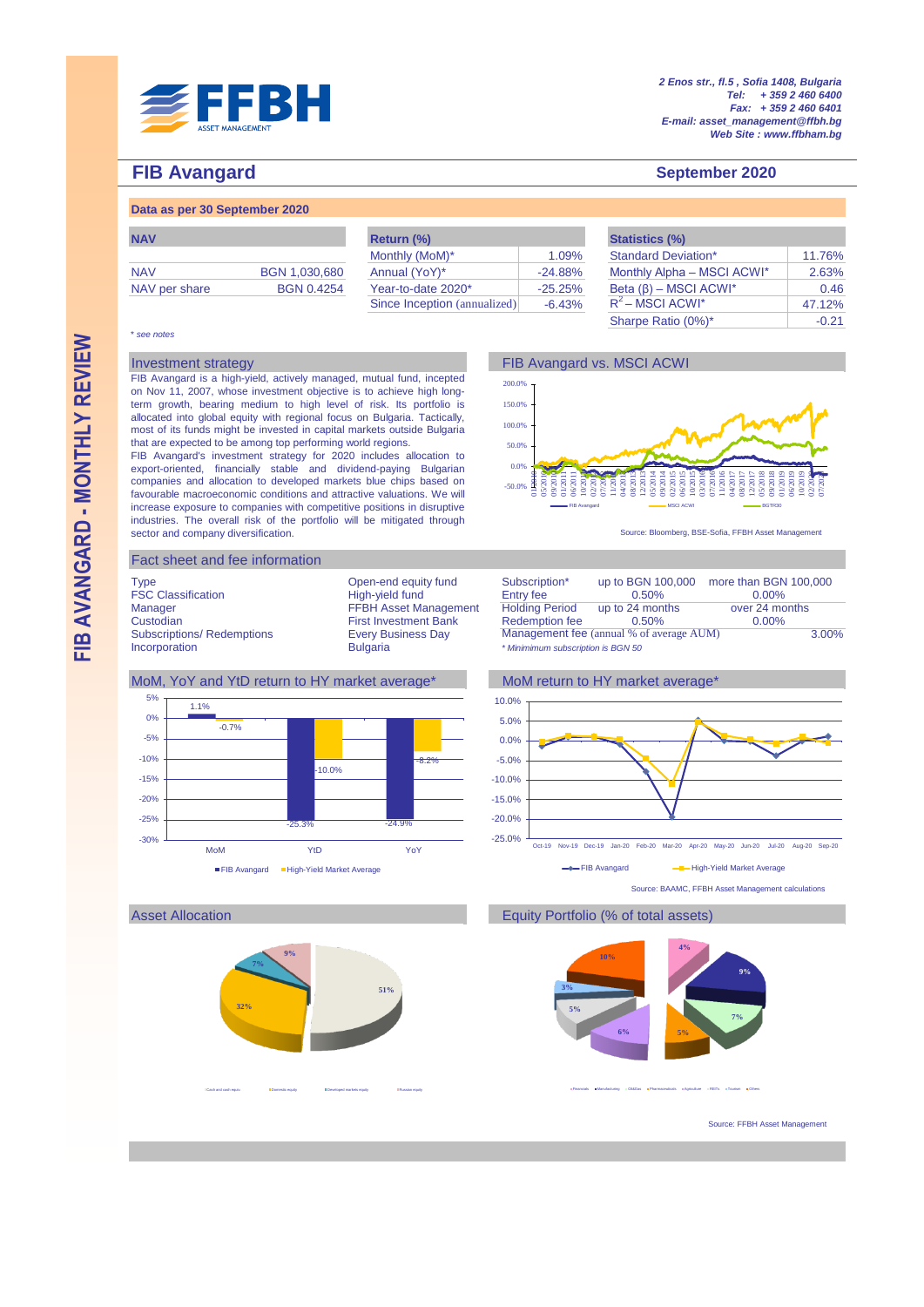

*2 Enos str., fl.5 , Sofia 1408, Bulgaria Tel: + 359 2 460 6400 Fax: + 359 2 460 6401 E-mail: asset\_management@ffbh.bg Web Site : www.ffbham.bg*

# **FIB Classic September 2020**

# **Data as per 30 September 2020**

| <b>NAV</b>    | BGN 1,136,211     |
|---------------|-------------------|
| NAV per share | <b>BGN 0.7705</b> |

| <b>NAV</b>    |                   | Return (%)                   |            | <b>Statistics (%)</b>       |  |
|---------------|-------------------|------------------------------|------------|-----------------------------|--|
|               |                   | Monthly (MoM)*               | $-0.26%$   | <b>Standard Deviation*</b>  |  |
| <b>NAV</b>    | BGN 1.136.211     | Annual (YoY)                 | $-13.74%$  | Monthly Alpha - MSCI ACWI*  |  |
| NAV per share | <b>BGN 0.7705</b> | Year-to-date 2020*           | $-14.30\%$ | Beta $(\beta)$ – MSCI ACWI* |  |
|               |                   | Since Inception (annualized) | $-2.01%$   | $R^2$ – MSCI ACWI*          |  |

| <b>Statistics (%)</b>       |        |
|-----------------------------|--------|
| <b>Standard Deviation*</b>  | 5.87%  |
| Monthly Alpha - MSCI ACWI*  | 1.28%  |
| Beta $(\beta)$ – MSCI ACWI* | 0.20   |
| $R^2$ – MSCI ACWI*          | 37.20% |
| Sharpe Ratio (0%)*          | 0.03   |

### \* *see notes*

FIB Classic is a balanced mutual fund, incepted on Nov 11, 2007, whose investment objective is to achieve medium to high longterm growth of its assets, bearing medium level of risk. The Fund invests in equities and bonds, as the equity-bond proportion depends on the stage of the economic cycle and macro conditions in covered regions and the expected central banks' monetary policy decisions.

FIB Classic's investment strategy for 2020 remains equityfocused, which includes holding equity allocation close to the fund's limits. Equities will be concentrated in Bulgaria and Western Europe with preference to dividend-paying value companies. Bond portfolio would comprise of domestic and foreign corporate bonds.





Source: Bloomberg, BSE-Sofia, FFBH Asset Management

## Fact sheet and fee information

Type Open-end equity fund<br>Classification bGN 100,000 more than Balanced fund Subscriptions/ Redemptions Every Business Day<br>
Incorporation **Bulgaria**  $Incorporation$ 

Balanced fund Manager FFBH Asset Management Custodian<br>First Investment Bank First Investment Bank

| Subscription*<br>Entry fee                 | up to BGN 100,000<br>0.35% | more than BGN 100,000<br>$0.00\%$ |
|--------------------------------------------|----------------------------|-----------------------------------|
| <b>Holding Period</b>                      | up to 24 months            | over 24 months                    |
| <b>Redemption fee</b>                      | 0.35%                      | 0.00%                             |
| Management fee (annual % of average AUM)   |                            | 2.50%                             |
| $*$ Minimization outpoorination in DOM EQ. |                            |                                   |

# MoM, YoY and YtD return to BY market average\* MoM return to BY market average\*



4.0%











Source: FFBH Asset Management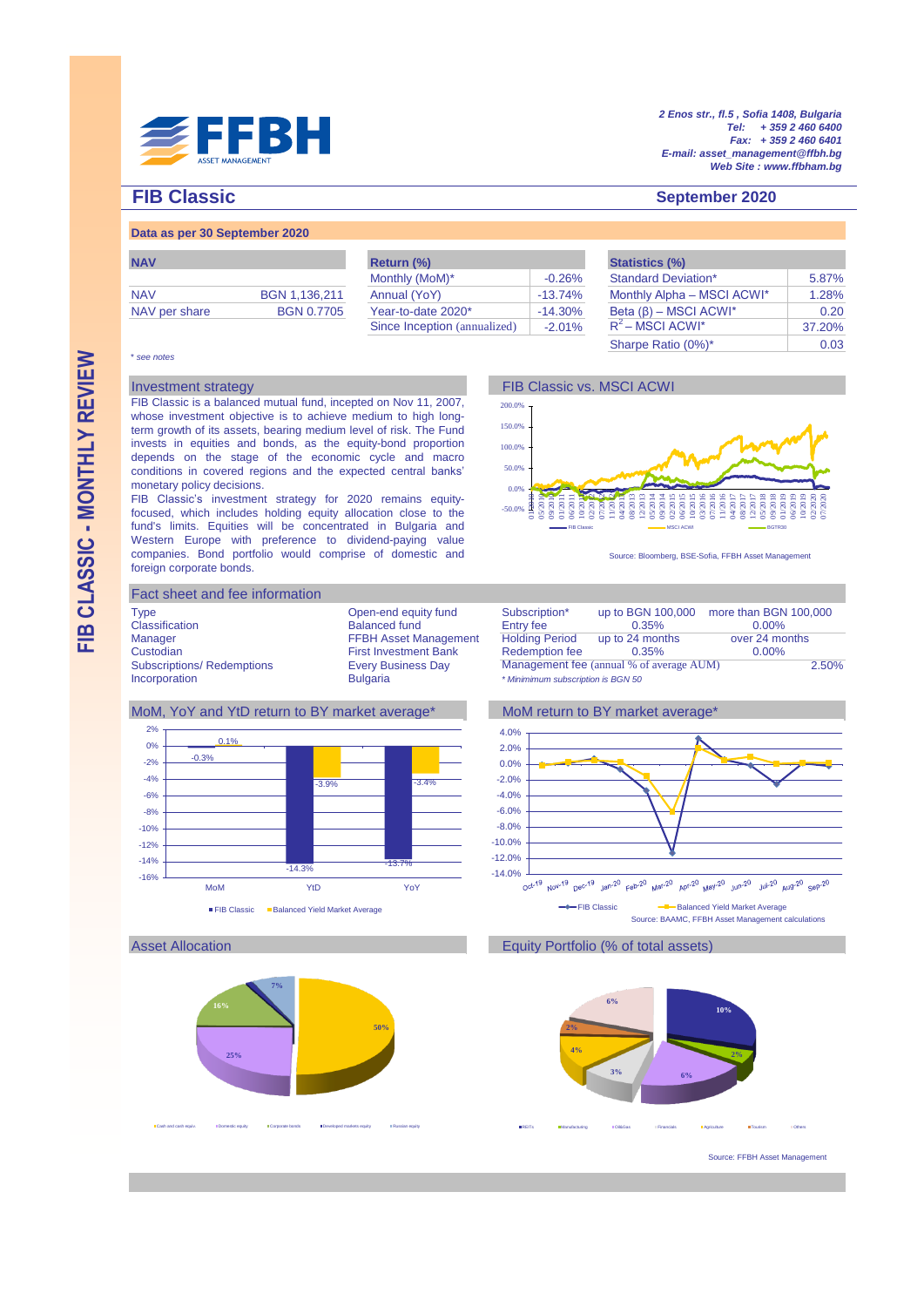

*2 Enos str., fl.5 , Sofia 1408, Bulgaria Tel: + 359 2 460 6400 Fax: + 359 2 460 6401 E-mail: asset\_management@ffbh.bg Web Site : www.ffbham.bg*

**65%**

0.03%

**September 2020**

# **FIB Garant**

# **Data as per 30 September 2020**

| <b>INAV</b>   |                    |
|---------------|--------------------|
| <b>NAV</b>    | <b>BGN 989,403</b> |
| NAV per share | <b>BGN 1.1858</b>  |

| <b>NAV</b>    |                    | Return (%)                    |           | <b>Statistics (%)</b>      |          |
|---------------|--------------------|-------------------------------|-----------|----------------------------|----------|
|               |                    | Monthly (MoM)*                | 0.32%     | <b>Standard Deviation*</b> | 2.59%    |
| <b>NAV</b>    | <b>BGN 989,403</b> | Annual (YoY)*                 | $-5.20%$  | Sharpe Ratio (0%)*         | $-0.09$  |
| NAV per share | <b>BGN 1.1858</b>  | Year-to-date 2020*            | $-4.92\%$ | Interest rates (%)         |          |
|               |                    | Since Inception (annualized)* | 1.33%     | 3 months                   | $-0.15%$ |
|               |                    |                               |           |                            |          |

**16%**

**19%**

## \* *see notes* 12 months

# Yield on selected Bulgarian treasuries (%) Asset Allocation

| <b>Type</b>     | Coupon | <b>Maturity</b><br>(dd/mm/yyyy) | Currency   | Yield    |
|-----------------|--------|---------------------------------|------------|----------|
| <b>Treasury</b> | 3.000% | 12/02/2021                      | <b>EUR</b> | $-0.33%$ |
| Eurobond        | 2.000% | 26/03/2022                      | <b>EUR</b> | $-0.37%$ |
| Eurobond        | 1.875% | 21/03/2023                      | <b>EUR</b> | $-0.20%$ |
| Eurobond        | 2.950% | 03/09/2024                      | <b>EUR</b> | $-0.13%$ |
| Eurobond        | 3.000% | 21/03/2028                      | <b>EUR</b> | 0.16%    |
| Eurobond        | 3.125% | 26/03/2035                      | <b>EUR</b> | 1.02%    |

Source: Bloomberg Source: FFBH Asset Management

# Investment objective **FIB Garant**

FIB Garant is a conservative mutual fund, incepted on Nov 11, 2007, whose investment objective is to achieve medium long-term growth of its assets, bearing low level of risk. The Fund invests mainly in fixed-income and money market instruments, but it may have up to 20% exposure to equity used to improve its risk-return profile.

FIB Garant's 2020 investment strategy includes significant allocation to Bulgarian equities on valuations and sentiment improvement on the BSE. At certain points investments in foreign large cap dividend-paying blue chips can be made but currency risk should be controlled. Low local deposit rates would also lead to an increase in the Fund's exposure to foreign corporate and sovereign bonds.

# Fact sheet and fee information

Classification Balanced-conservative Entry fee<br>
Manager FEBH Asset Management Holding Period Custodian First Investment Bank<br>
Subscriptions/ Redemptions Fevery Business Day



Cash and Deposits Shares Shares Shares Shares Shares Shares Shares Shares Shares Shares Shares Shares Shares Shares

Source: FFBH Asset Management







Source: BAAMC, FFBH Asset Management calculations PIB Garant **-B-Low-Yield Market Average** 

FIB GARANT - MONTHLY REVIEW **– MONTHLY REVIEW**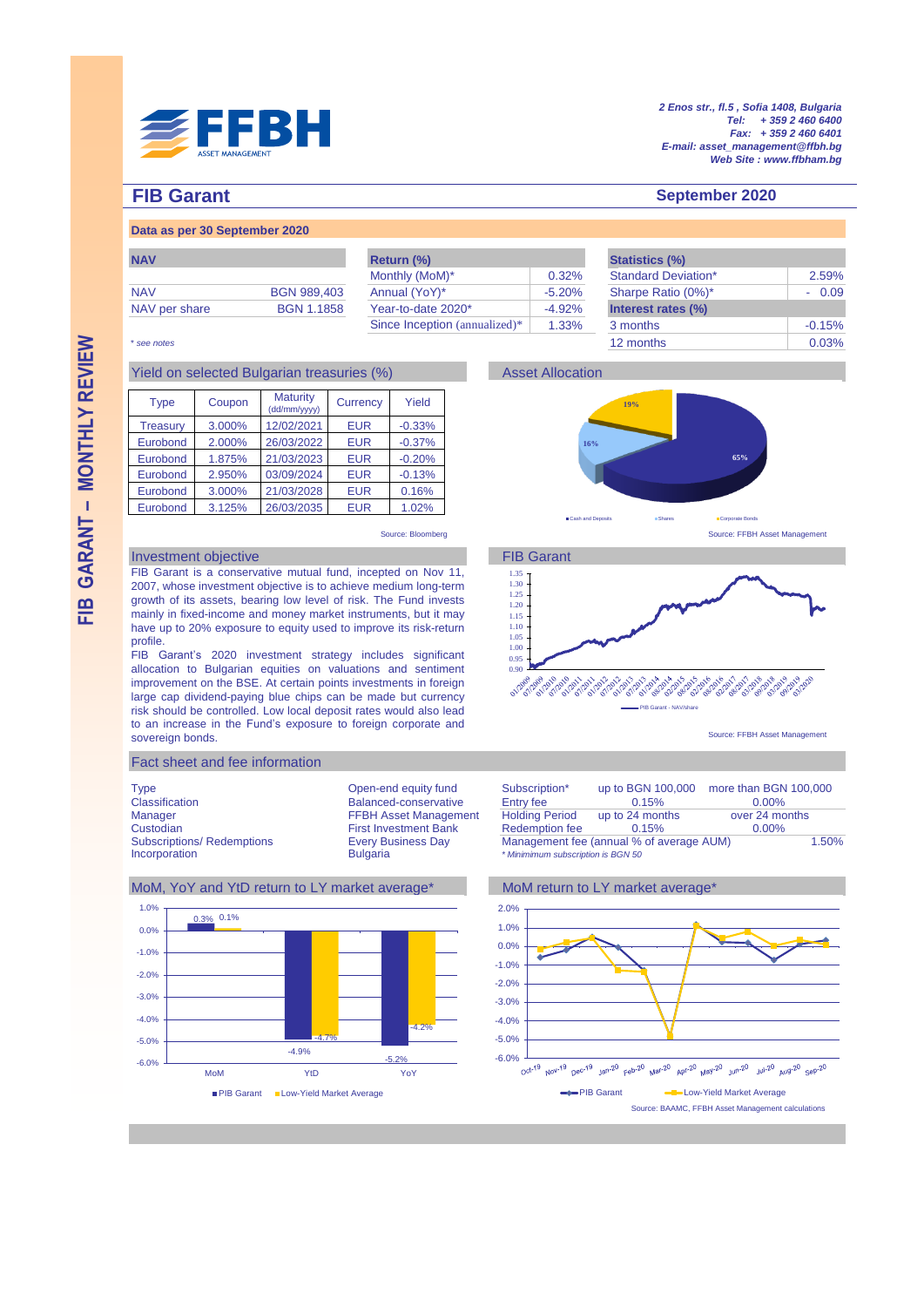

# **PORTFOLIO MANAGER'S COMMENT September 2020**

# **МARKET OVERVIEW:**

In September 2020 the financial markets declined, led by the technology sector. The demand for risk assets decreased due to the rising number of infections worldwide and the re-introduction of restrictive measures in many countries. Despite the improving macroeconomic data the investors remain cautious regarding the expected economic recovery in Q3 and Q4. The OECD forecasted 4.5% decline in global economic growth for 2020 and reiterated the slow recovery of the most affected sectors such as travel and tourism as well as the differences between the recovery of the developed and emerging economies. The labor market slowed the pace of lost jobs recovery and many analysts expect a number of companies to have substantial closures and layoffs in the fourth quarter due to diminishing reserves. The lack of unity regarding the extension of the economic measures supporting the directly affected employees contributed to the negative investors' sentiment as well. In terms of politics the presidential race in the US remains undecided and the expectations for the market reaction depending on which party wins remain in a wide range.

The European economies continued to operate under partial restrictions. Many member-states delegated the decision on the form and scope of the restrictions to the local authorities in order to avoid total economic shut-down. In its state of the union address the President of the EC presented her vision for the EU's recovery from the pandemic emphasizing on preserving the health and wealth of the citizens, the implementation of the EU's Green Strategy, the digital transformation and the new approach towards migration, discrimination and racism. In addition she confirmed the intention to reduce by at least 55% the carbon emissions of the EU by 2030 as well as to finance 30% of the European Recovery Fund of 750 billion euro through issuance of "green bonds" and the funds raised to be invested in environment and climate change related projects.

**US: S&P 500 and NASDAQ 100 decreased by 3.92% MoM and 5.72 % MoM in USD, respectively, with smaller decreases registered in EUR (3.46% MoM and 5.26% MoM, respectively).** The GDP fell by 31.4% in Q2 2020; the core inflation increased to 1.7% YoY in August; the unemployment rate fell to 7.9% in September. The capital markets declined after months of increases. The reason was the lower risk appetite of the investors as well as the relatively high market multiples of the larger companies. The Federal Reserve kept its monetary policy unchanged at the FOMC meeting and released its quarterly economic projections. They showed expectations for zero policy rate at least through 2023. The Central Bank extended by another quarter the restrictions on share buybacks and the size of dividend payments for the large banks. The government bond market recovered and the 10y Treasury yield fell to 0.68%. The US dollar appreciated against the major currencies and closed around 1.1721 against the euro.

**EUROPE: MSCI Europe decreased by 1.47% MoM,** whereas the economic growth in the Eurozone fell by 11.8% in Q2 2020. The unemployment rate increased to 8.1% in August and the core inflation decreased substantially to 0.2% YoY in September. The European capital markets outperformed due to the recovering economy and the better macroeconomic data. The ECB left its monetary policy unchanged and initiated an in-depth review of its emergency asset purchase program. Additionally it confirmed its readiness to increase the monetary stimulus as needed in view of the uncertain and incomplete economic recovery in the EU. The majority of economists expect broadening of the present programs in December when the quarterly economic projections of the ECB will be published. The Central Bank also confirmed its expectations for negative inflation in the coming months due to the low oil prices and the relatively strong euro. The demand for risk-free assets increased substantially and the 10y German Bund yield fell, closing around - 0.52%.

**RUSSIA: MSCI Russia decreased by 7.44% MoM in USD and decreased by 6.99% in EUR terms respectively.** The Brent oil price declined closing at USD 42.30 per barrel (decrease of 7.36% MoM). The OPEC+ countries confirmed their intention to complete the agreed monthly production cuts and expect additional cuts in October and November. The CBR left the base rate unchanged at 4.25% in view of the rising inflation rate, caused by the weakening currency and recovering domestic consumption. The Central Bank confirmed its readiness to continue the rate decreases as needed due to the weak external demand and the economic recovery risks. The Russian capital market was affected by geopolitical factors as well, such as worsening relations with the EU and with Germany in particular. The macroeconomic data confirmed decrease in the economic growth in Q2 2020 by 1.9%, the inflation rate increased to 3.1% YoY in August and the unemployment rate rose to 6.4% in August. The Russian currency depreciated substantially and closed around 77.63 rubbles per dollar.

**BULGARIA: SOFIX decreased by 1.53% and BGTR30 decreased by 1.45%**. The capital market was relatively stable but still in the downward trend from the last months. The pandemic conditions affect the economic indicators and the results of the companies, but still some of them confirmed their dividend payments. The country tapped the international markets for the first time since 2016 with the issuance of 5 billion leva worth of 10 and 30 year bonds. The funds will be used for refinancing of existing obligations, increase if the fiscal reserves and financing of the social and economic measures, introduced by the government. The macroeconomic data confirmed Q2 2020 GDP decline of 10.01%. The HICP August inflation rate increased to 0.6% YoY. The unemployment on a seasonally-adjusted basis increased to 6.2% in August.

# **OUTLOOK:**

The expectations of investment analysts for the global economic development in 2020 are turning more cautious in view of the second wave of the pandemic and the re-introduction of restrictive measures in many countries, affecting the economic activity. The labour market recovery is slowing and the direct financial support for the affected is becoming more crucial. The upcoming earnings season will reveal the degree of companies' adaptation to the changing conditions as well as which sectors manage to achieve earnings growth. The investors are reducing their exposure to risk assets in an environment of economic uncertainty.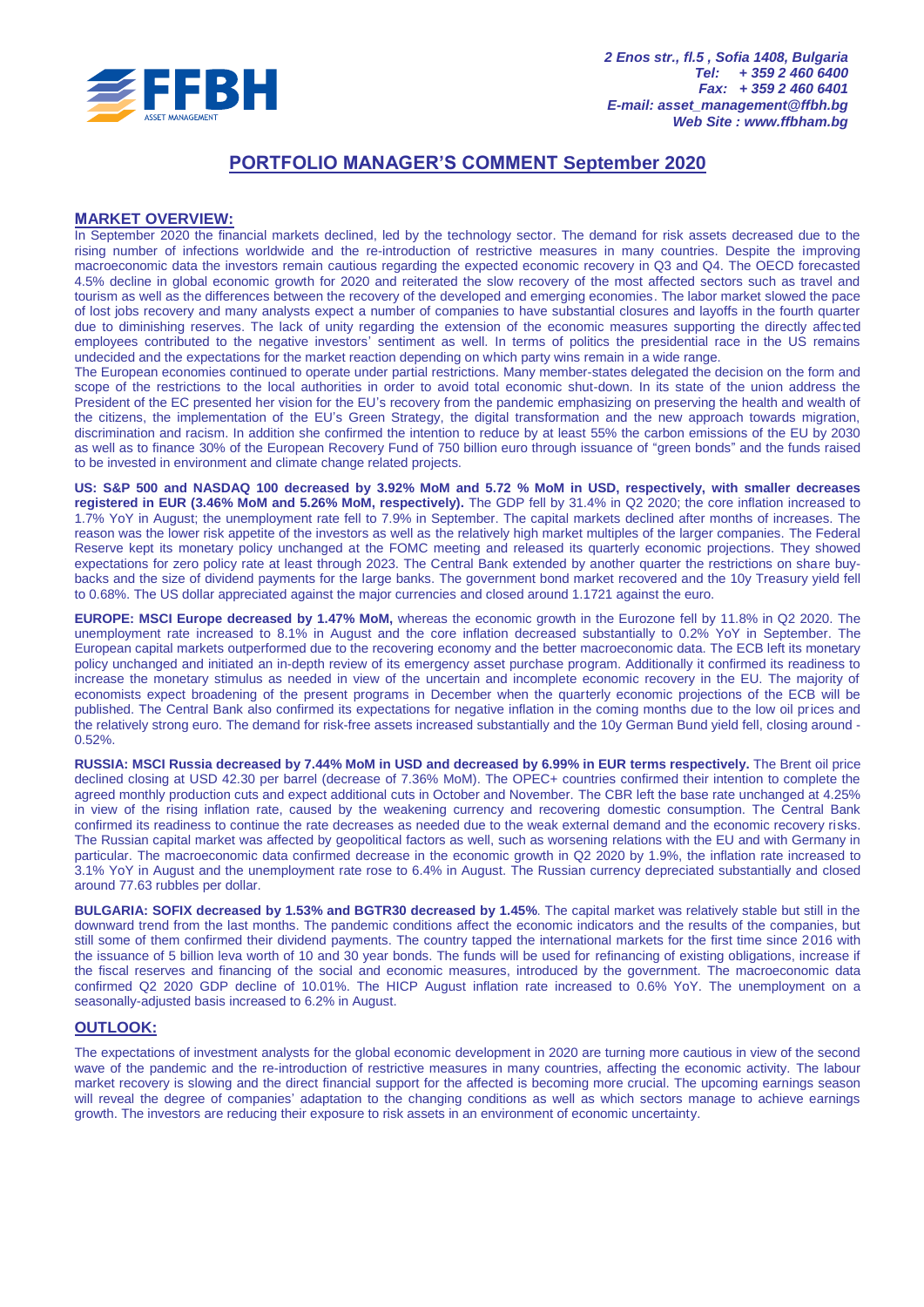

# **PORTFOLIO ALLOCATIONS:**

| <b>Mutual fund</b>  | <b>Return MoM, %</b> | <b>Equity allocation, %</b> | <b>MoM</b> change in allocation                                                                                            |
|---------------------|----------------------|-----------------------------|----------------------------------------------------------------------------------------------------------------------------|
| <b>FFBH Vostok</b>  | $-1.69%$             | 59.68%                      | No significant changes                                                                                                     |
| <b>FIB Avangard</b> | 1.09%                | 48.84%                      | Increased equity exposure to the construction services<br>sector, reduced equity exposure to the basic materials<br>sector |
| <b>FIB Classic</b>  | $-0.26%$             | 32.82%                      | No significant changes                                                                                                     |
| <b>FIB Garant</b>   | $0.32\%$             | 15.8844%                    | No significant changes                                                                                                     |